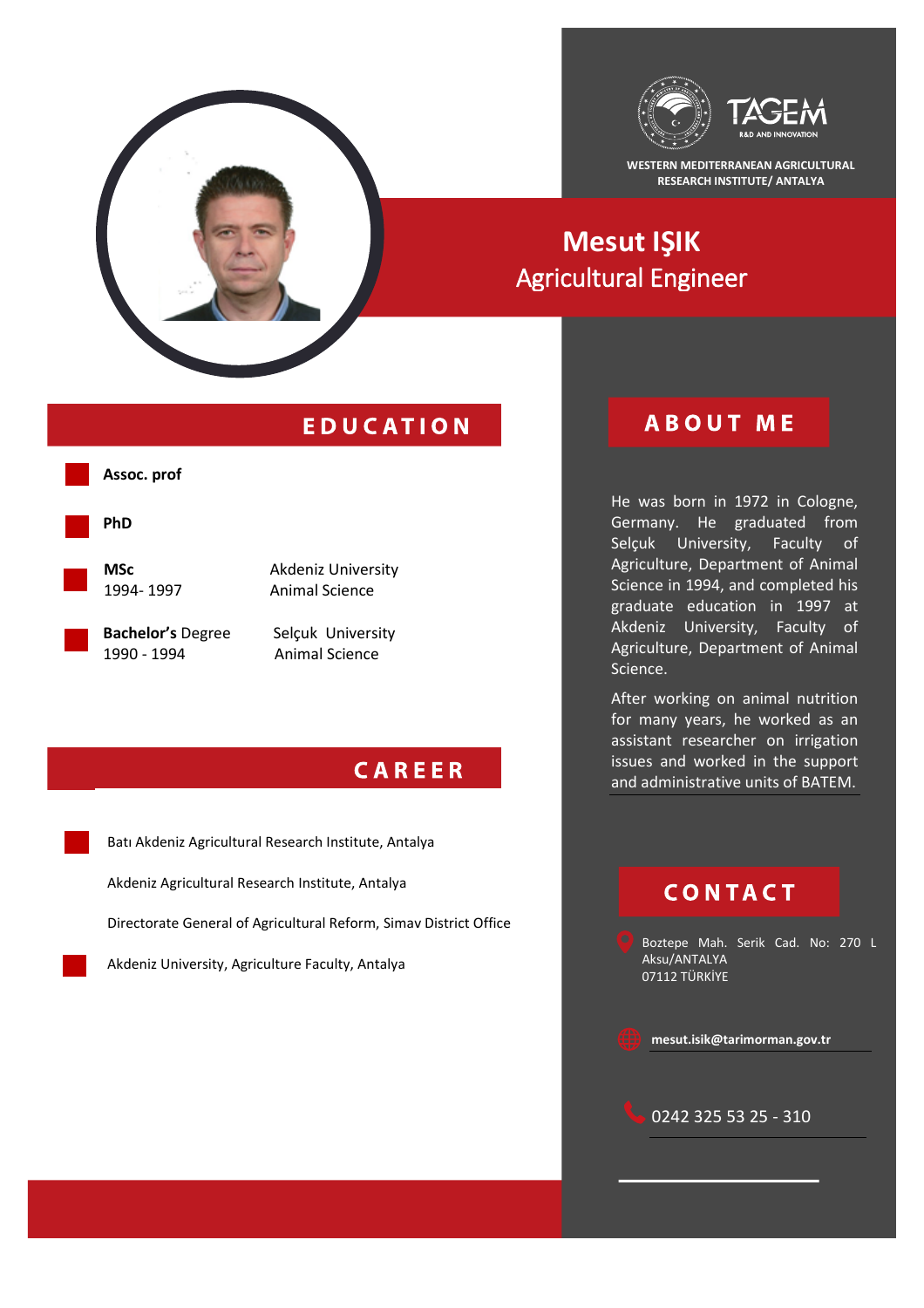



### **PROJECTS**

- **Projects Conducte**
	- 1. 1. Effects of using Probiotics on the Growth Performance and Health of Dairy Calves. (2004, TAGEM, Project Leader).
	- 2. 2. Effects of Sodium Bicarbonate Supplementation on milk Yield and Milk Fat Ratio of Dairy Cows Under High Temparature Conditions. (2004, TAGEM, Project Leader).
	- 3. 3. Effects of Probiotic Supplementation on Silage Quality. (2002, TAGEM, Project Leader).
	- 4. 4. Feeding Value of Carob (Ceratonia siliqua L.) Beans. (2002, Akdeniz University, Consultant).
	- 5. 5. The Determination Silage Quality Traits Of Six Sorghum Varieties In Five Show Time Under Antalya. (2007- TAGEM – Consultant).
	- 6. 6. Irrigation Scheduling of Grapefruit Irrigated by Subsurface Drip Irrigation System (2016-2009, TAGEM, Consultant, ).
	- 7. 7. Creation of And Irrigation Program For Pomegranate Irrigated With Drip Irrigation In Antalya Basin Conditions (2009-2016- TAGEM – Consultant).
	- 8. 8. Irrigation Scheduling of Grapefruit Irrigated by Subsurface Drip Irrigation System (2016-2019, TAGEM).
	- 9. 9. Determination of Drip Irrigation Systems Performance Established in Antalya Korkuteli Region (2017-2018).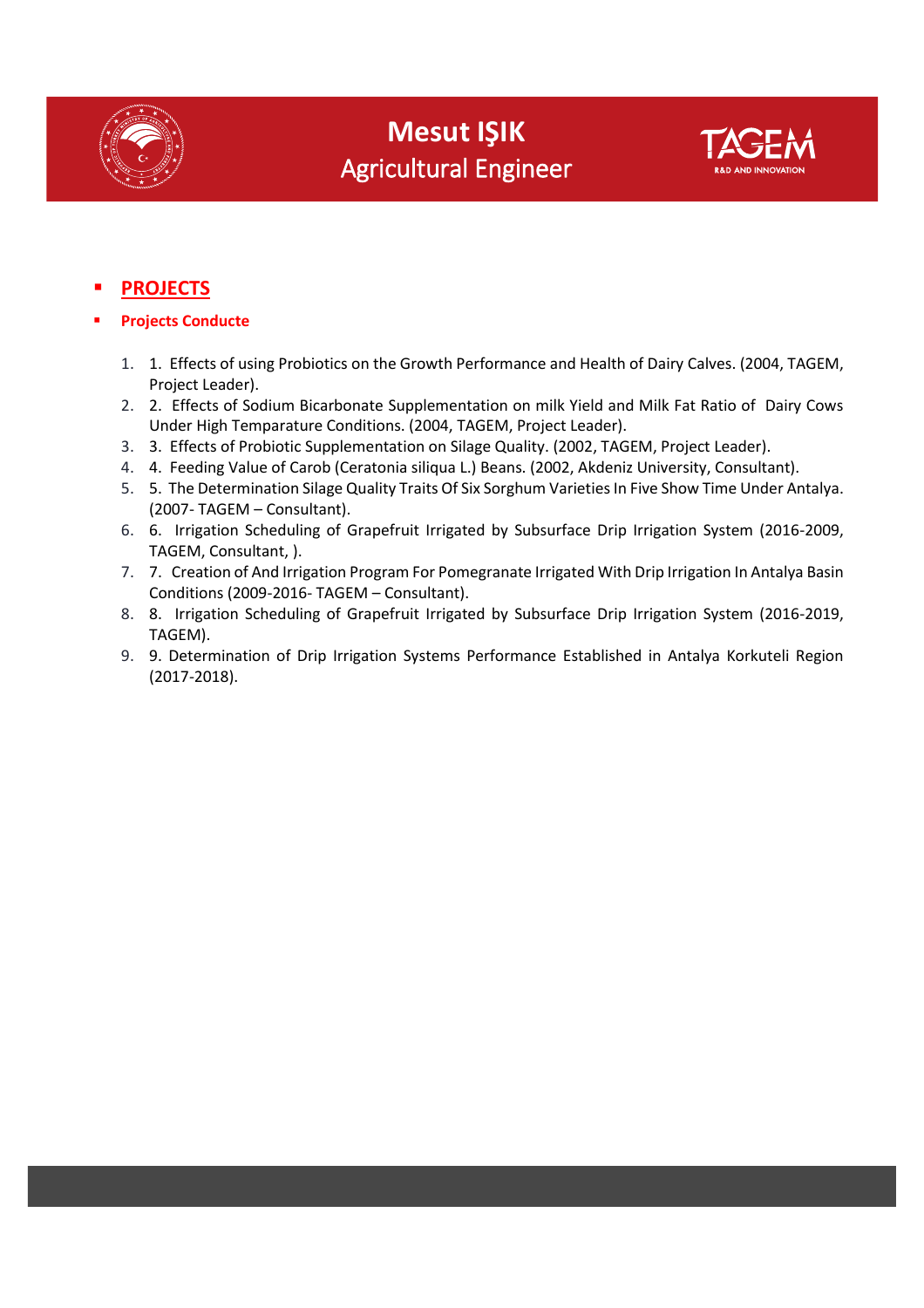



### **PUBLICATIONS**

- **INTERNATIONAL ARTICLES AND PAPERS**
- **Articles Published in International Journals**

1. Aydinsakir, K., Dinç, N., Işık, M., Yeyin, B. A., Özbek, Ö., Bayram, S., Baştuğ, R. 2022. Determining the Effect of Deficit Irrigation Applications on Yield and Quality Parameters in Grapefruit and Economical Assessment. J. Irrig. Drain Eng. 2022 148 (6):

2. Dinç, N., Aydinsakir, K., IŞIK, M., Bastug, R., Ari, N., Şahin, A., Buyuktas, D. (2018). Assessment of different irrigation strategies on yield and quality characteristics of drip irrigated pomegranate under Mediterranean conditions. Irrigation Science, doi:10.1007/s00271-017-0565-5.

3. Aydinsakir, K., Karaca, C., Ozkan, C.F., Dinç, N., Buyuktas, D., IŞIK, M. 2019. Excess nitrogen exceeds the European standards in lettuce grown under greenhouse conditions. Agronomy Journal, 111(2):764-769, doi:10.2134/agronj2018.07.0425.

4. Çınar, N., Aydinşakir, K., Dinç, N., Büyüktaş, B., IŞIK, M., 2016. Effects of Water Stress on Stomatal Characteristics of Peanut (Arachis hypogaea L.). Mediterranean Agricultural Sciences, 29(2):79-84 (in Turkish).

5. Dinç, N., AYdinşakir, K., IŞIK, M., Büyüktaş, B., 2016. Standartlaştırılmış Yağış İndeksi (SPI) Yöntemi İle Antalya İli Kuraklık Analizi. Derim, 33(2):279-298 (in Turkish).

6. IŞIK, M., Aydinşakir, K., Dinç, N., Büyüktaş, K., Tezcan, A., 2016. Evaluation of temperature-Humidity Index Values on Dairy Cattle in Antalya Conditions. Akdeniz Üniversitesi Ziraat Fakültesi Dergisi, 29(1):27-31 (in Turkish).

7. IŞIK, M ., Ekimler, F., Özen, N., Fırat, M. Z. 2004. Effects of using Probiotics on the Growth Performance and Health of Dairy Calves. Turkish Journal of Veterinary and Animal Science. 28: 6369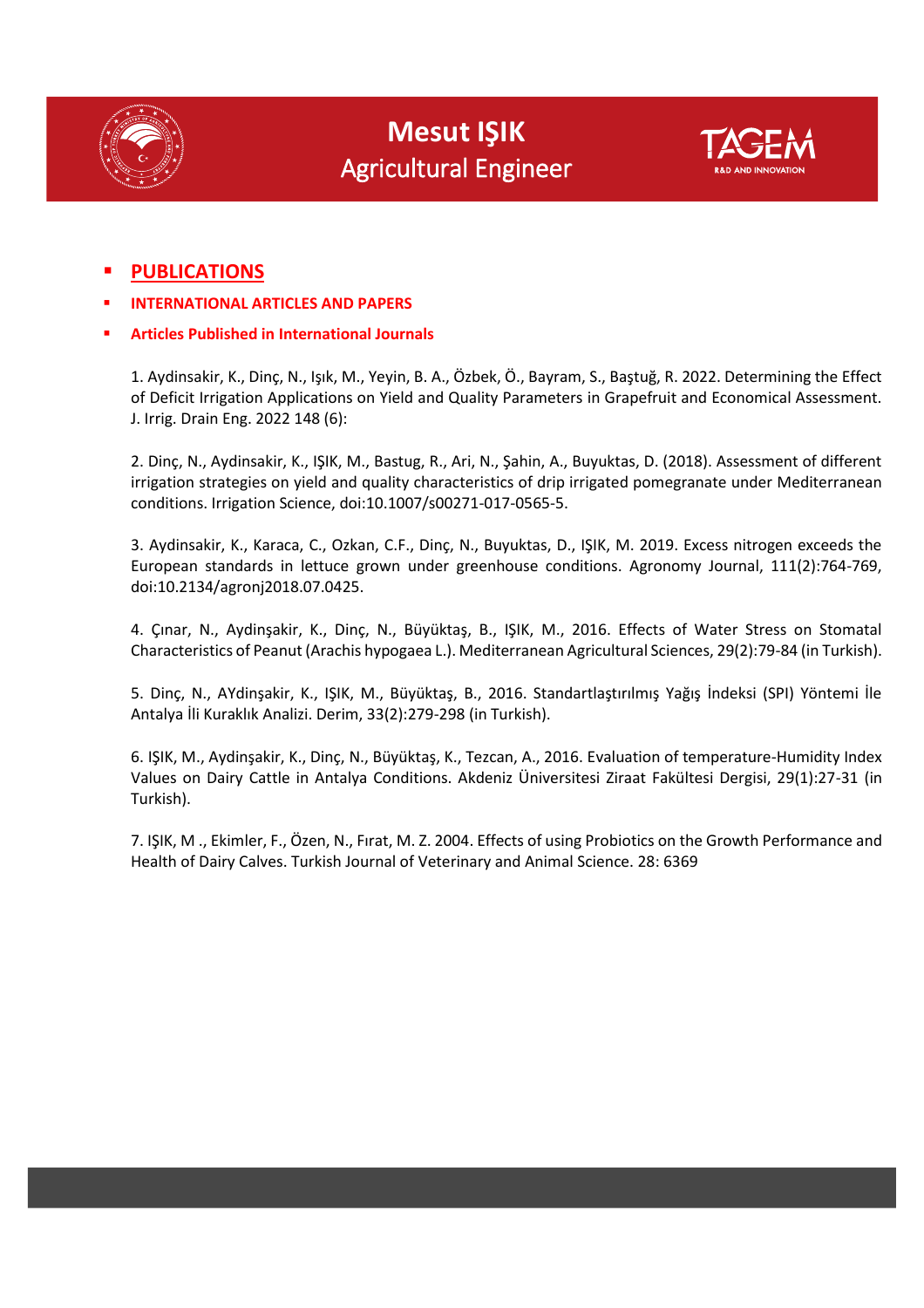



#### **International Papers, Seminars, etc**

1. Aydinşakır, K., Dinç, N., IŞIK, M., Baştuğ, R., Bayir Yeğin, A., Bayram, S. 2019. Water-yield relationships of grapefruit under different subsurface drip irrigation strategies. 1th International Biosystem Engineering Congress, 24-27 September, 2019, Hatay.

2. Dinç, N., Aydinşakır, K., IŞIK, M., Özbek, Ö., Asri Öktüren, F., Arı, N. 2019. Determination of drip ırrigation systems performance established in Antalya Korkuteli Region. 6th Congress on Soil & Water Resources with International Participation, 12-15 November, 2019, İzmir, Proceedings & Abstracts, p:207.

3. Çürek, M., IŞIK, M ., Özen, N. 2011. Feeding Value of Carob (Ceratonia siliqua L.) Beans. 62nd Annual EAAP Meeting. (29th August to 2nd September 2011) Stavanger, Norway.

4. IŞIK, M . Özen N. 2008. Effects of Sodium Bicarbonate Supplementation on milk Yield and Milk Fat Ratio of Dairy Cows Under High Temparature Conditions. 59. Annual Meeting of the European Association for Animal Production. 24- 27August, 2008, Vilnius, Lithuania. (in Session 29: Ruminants nutrition. Free communications)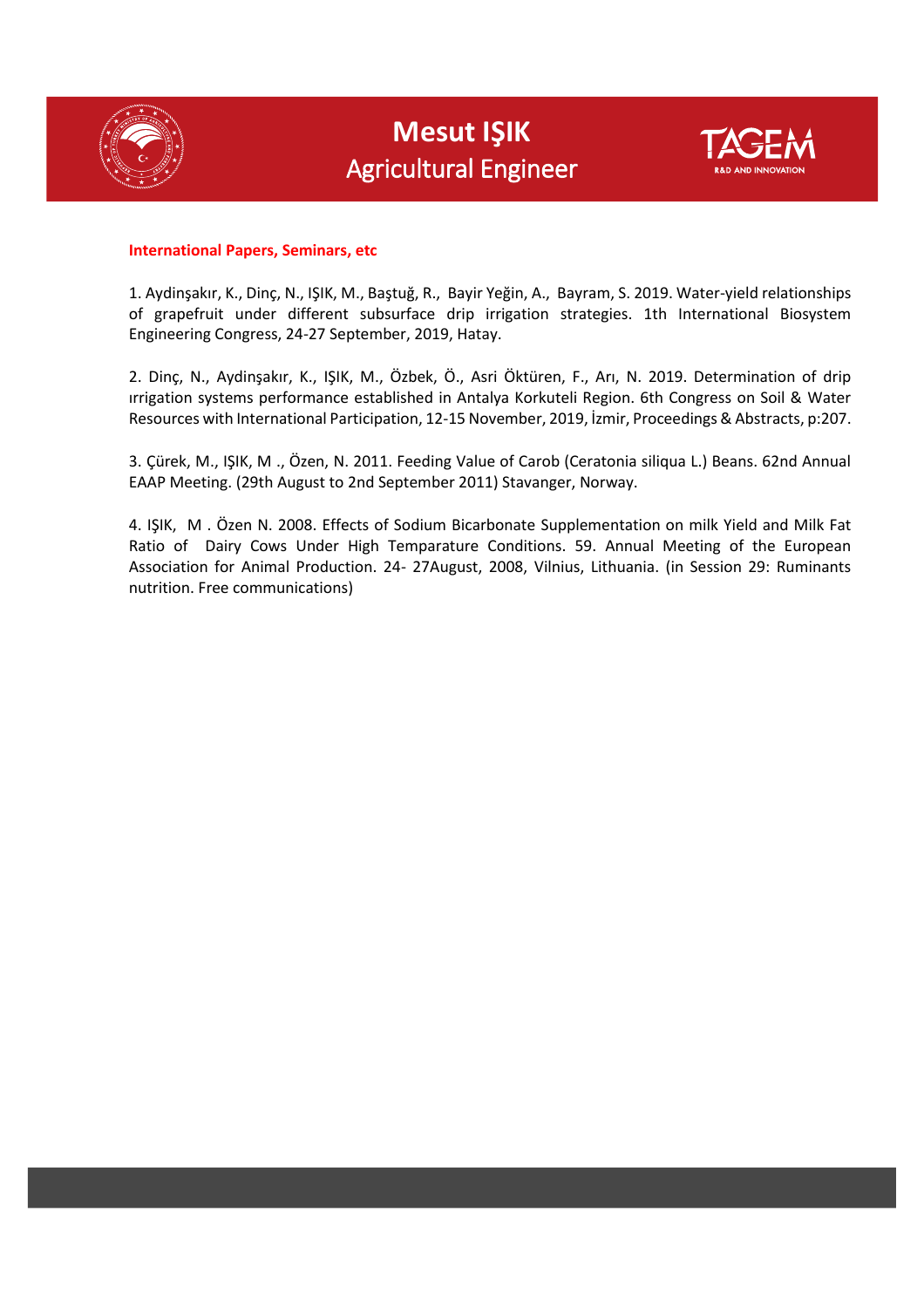

# **Mesut IŞIK Mesut IŞIK** Agricultural Engineer Agricultural Engineer



- **NATIONAL ARTICLES AND PAPERS**
- **Articles Published in National Journals**

1. Öten, M., Işık, M ., Çetinkaya, M. 2004. Feeding Dairy Cattle in Hot Weather Condition, Atatürk Üniversitesi Ziraat Fak. Dergisi 35 (3-4) 229-234. (in Turkish).

2. Işık, M ., Özen, N. 1997. Using of Probiotics in Broiler Diets. Akdeniz. Üniversitesi, Ziraat Fak. Dergisi. 10:1, 81-94. (in Turkish).

### **Nacional Papers, Seminars, etc.**

1. IŞIK, M., Aydinşakir, K., DINÇ, N., Büyüktaş, D., 2014. Effects of Thermal Humidity Index Values on Diary Cattle: A Case of Antalya Province. II. Uluslararası Katılımlı Kuraklık ve Çölleşme Sempozyumu, 16-18 September 2014, Konya, Abstract Book, p:187, (in Turkish).

2. IŞIK, M., Dinç, N., Aydinşakir, K., Arı, N., Baştuğ, R., Alican., M., 2016. Effects of Different Water Applications on Tree Growth in Hicaznar. 13. Ulusal Kültürteknik Kongresi, 12-15 April 2016, Antalya, p:11, (in Turkish).

3. Dinç, N., Aydinşakir, K., Büyüktaş, D., M.,IŞIK. 2014. Determination of Drought Periods of Antalya Province by Standardized Precipitation Index (SPI). II. Uluslararası Katılımlı Kuraklık ve Çölleşme Sempozyumu, 16-18 September 2014, Konya, Abstract Book, p:161, (in Turkish).

4. Ermetin, O., IŞIK, M., 2014. Place and Importance of Small Ruminant Breeding in Konya. Uluslararası Katılımlı Küçükbaş Hayvancılık Kongresi. 16-18 Ekim.2014, Konya. (in Turkish).

5. IŞIK, M ., Aydınşakir, K., Erdurmuş, C., GÜREL, F. 2011. The Loss of Honey Bees (Apis mellifera L.). Tarla Bitkileri Üretimine Etkileri. IX. Tarla Bitkileri Kongresi. (12-15 Eylül 2011) Bursa. (in Turkish).

7. Çeçen, S., Öten, M., Erdurmuş, C., IŞIK, M . 2007. The Determination Silage Quality Traits Of Six Sorghum Varieties In Five Show Time Under Antalya. VII. Tarla Bitkileri Kongresi. (25-27 Haziran 2007) Erzurum. (in Turkish).

8. Çürek, M., IŞIK, M ., Özen, N. 2003. Feeding Value of Carob (Ceratonia siliqua L.) As An Industrial Processing By-Products. II. Ulusal Hayvan Besleme Kongresi Konya (18-20 Eylül 2003). 1: 371-375. (in Turkish).

9. IŞIK, M ., Özen, N., Çürek, M. 2003. Effects of Probiotic Supplementation on Silage Quality. III. Ulusal Zootekni Bilim Kongresi (14-16 Ekim 2002) Ankara. 1: 292-298. (in Turkish).

10. Çürek, M., IŞIK, M ., Özen, N. 2002. Use of Giant Reed (Arundo donax L.) Silage As Feed III. Ulusal Zootekni Bilim Kongresi (14-16 Elim 2002) Ankara. 1: 298-306. (in Turkish).

11. IŞIK, M ., Özen, N. 2001. Use of Probiotics in Animal Feed .Türkiye 2. Ekolojik Tarım Sempozyumu, (17- 16 Kasım 2001). 1: 421-425. (in Turkish).